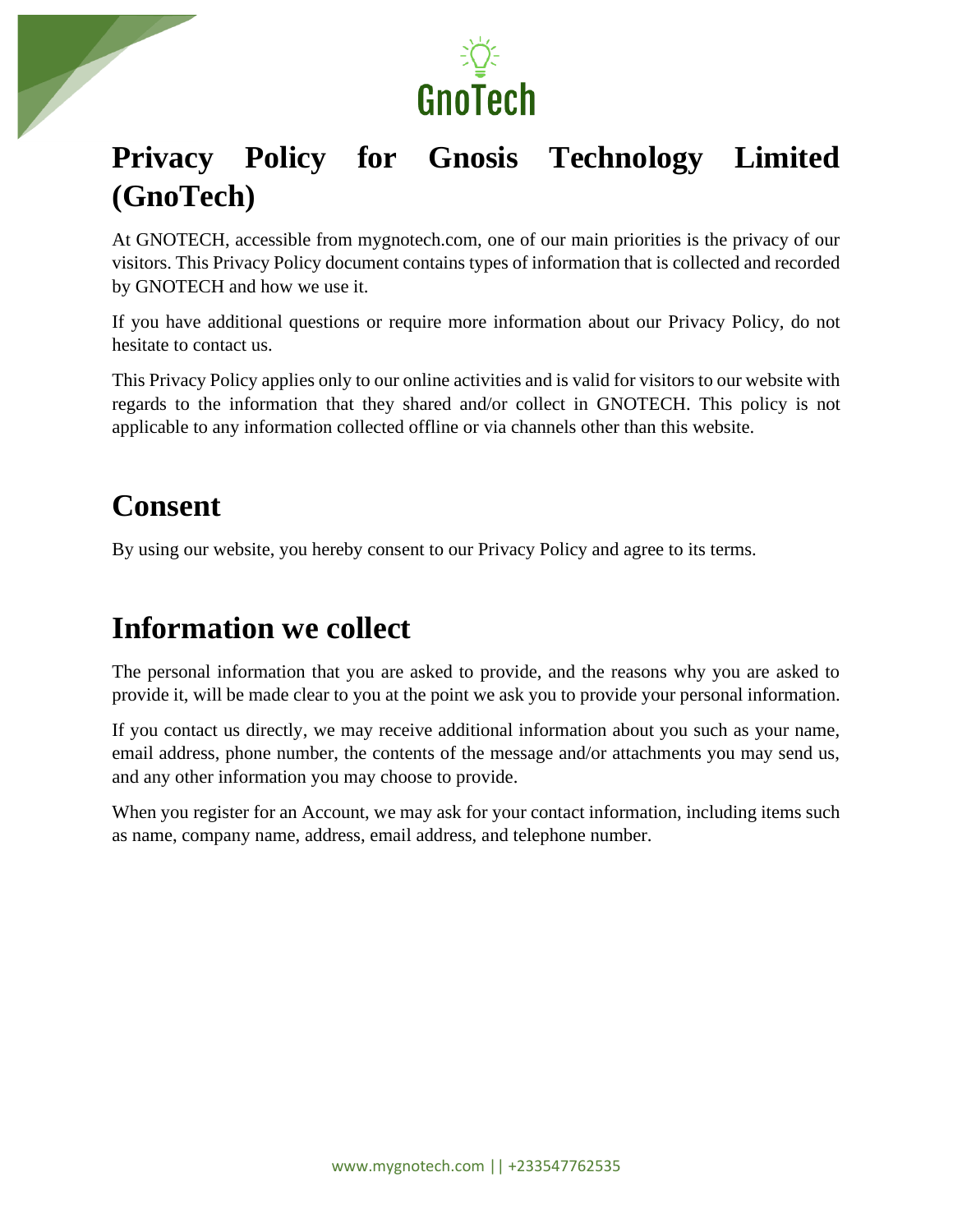



#### **How we use your information**

We use the information we collect in various ways, including to:

- Provide, operate, and maintain our website
- Improve, personalize, and expand our website
- Understand and analyze how you use our website
- Develop new products, services, features, and functionality
- Communicate with you, either directly or through one of our partners, including for customer service, to provide you with updates and other information relating to the website, and for marketing and promotional purposes
- Send you emails
- Find and prevent fraud

# **Log Files**

GNOTECH follows a standard procedure of using log files. These files log visitors when they visit websites. All hosting companies do this and a part of hosting services' analytics. The information collected by log files include internet protocol (IP) addresses, browser type, Internet Service Provider (ISP), date and time stamp, referring/exit pages, and possibly the number of clicks. These are not linked to any information that is personally identifiable. The purpose of the information is for analyzing trends, administering the site, tracking users' movement on the website, and gathering demographic information.

### **Advertising Partners Privacy Policies**

You may consult this list to find the Privacy Policy for each of the advertising partners of GNOTECH.

Third-party ad servers or ad networks uses technologies like cookies, JavaScript, or Web Beacons that are used in their respective advertisements and links that appear on GNOTECH, which are sent directly to users' browser. They automatically receive your IP address when this occurs. These technologies are used to measure the effectiveness of their advertising campaigns and/or to personalize the advertising content that you see on websites that you visit.

Note that GNOTECH has no access to or control over these cookies that are used by third-party advertisers.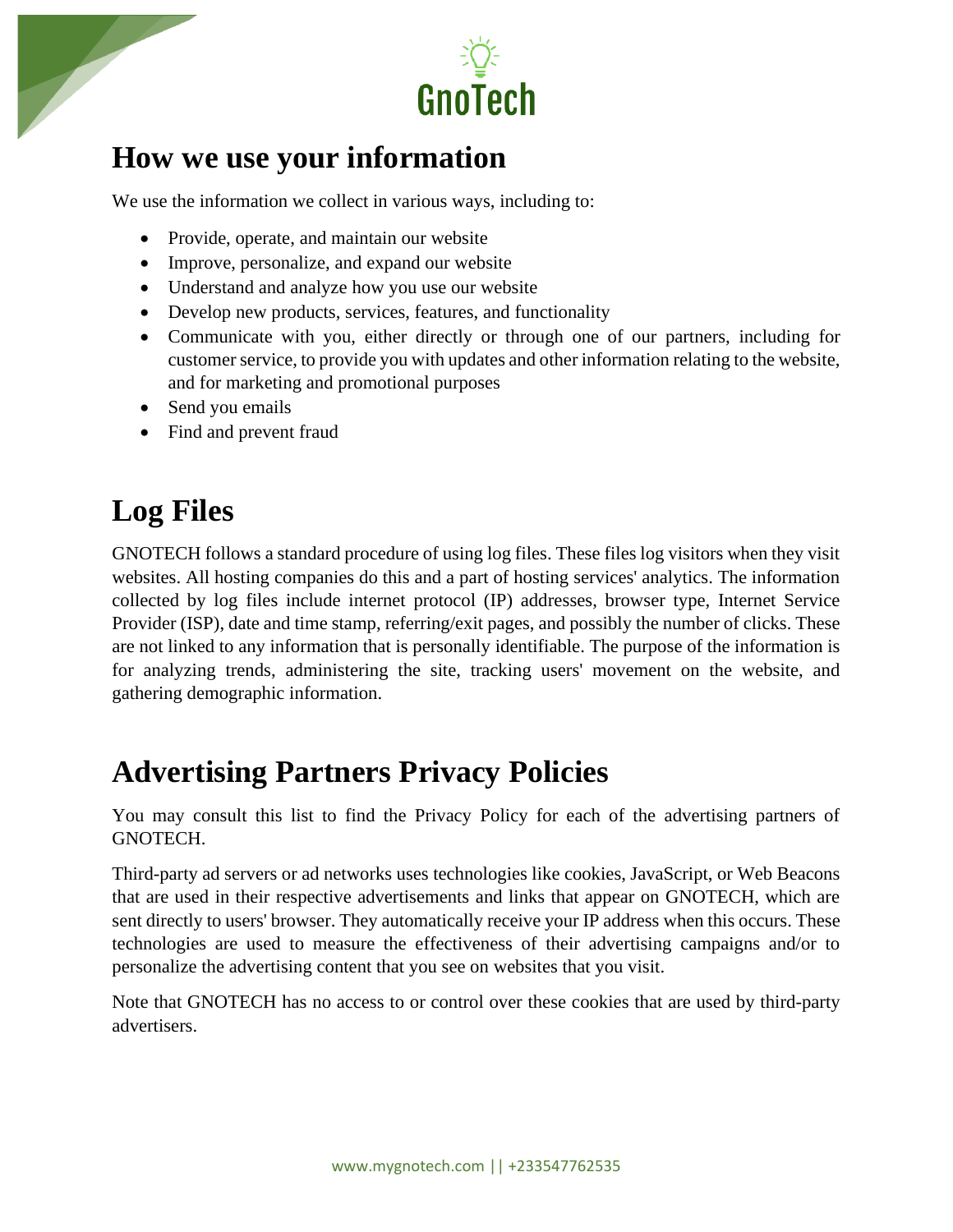

### **Third Party Privacy Policies**

GNOTECH's Privacy Policy does not apply to other advertisers or websites. Thus, we are advising you to consult the respective Privacy Policies of these third-party ad servers for more detailed information. It may include their practices and instructions about how to opt-out of certain options.

You can choose to disable cookies through your individual browser options. To know more detailed information about cookie management with specific web browsers, it can be found at the browsers' respective websites.

# **CCPA Privacy Rights (Do Not Sell My Personal Information)**

Under the CCPA, among other rights, California consumers have the right to:

Request that a business that collects a consumer's personal data disclose the categories and specific pieces of personal data that a business has collected about consumers.

Request that a business delete any personal data about the consumer that a business has collected.

Request that a business that sells a consumer's personal data, not sell the consumer's personal data.

If you make a request, we have one month to respond to you. If you would like to exercise any of these rights, please contact us.

### **GDPR Data Protection Rights**

We would like to make sure you are fully aware of all of your data protection rights. Every user is entitled to the following:

The right to access – You have the right to request copies of your personal data. We may charge you a small fee for this service.

The right to rectification – You have the right to request that we correct any information you believe is inaccurate. You also have the right to request that we complete the information you believe is incomplete.

The right to erasure – You have the right to request that we erase your personal data, under certain conditions.

The right to restrict processing – You have the right to request that we restrict the processing of your personal data, under certain conditions.